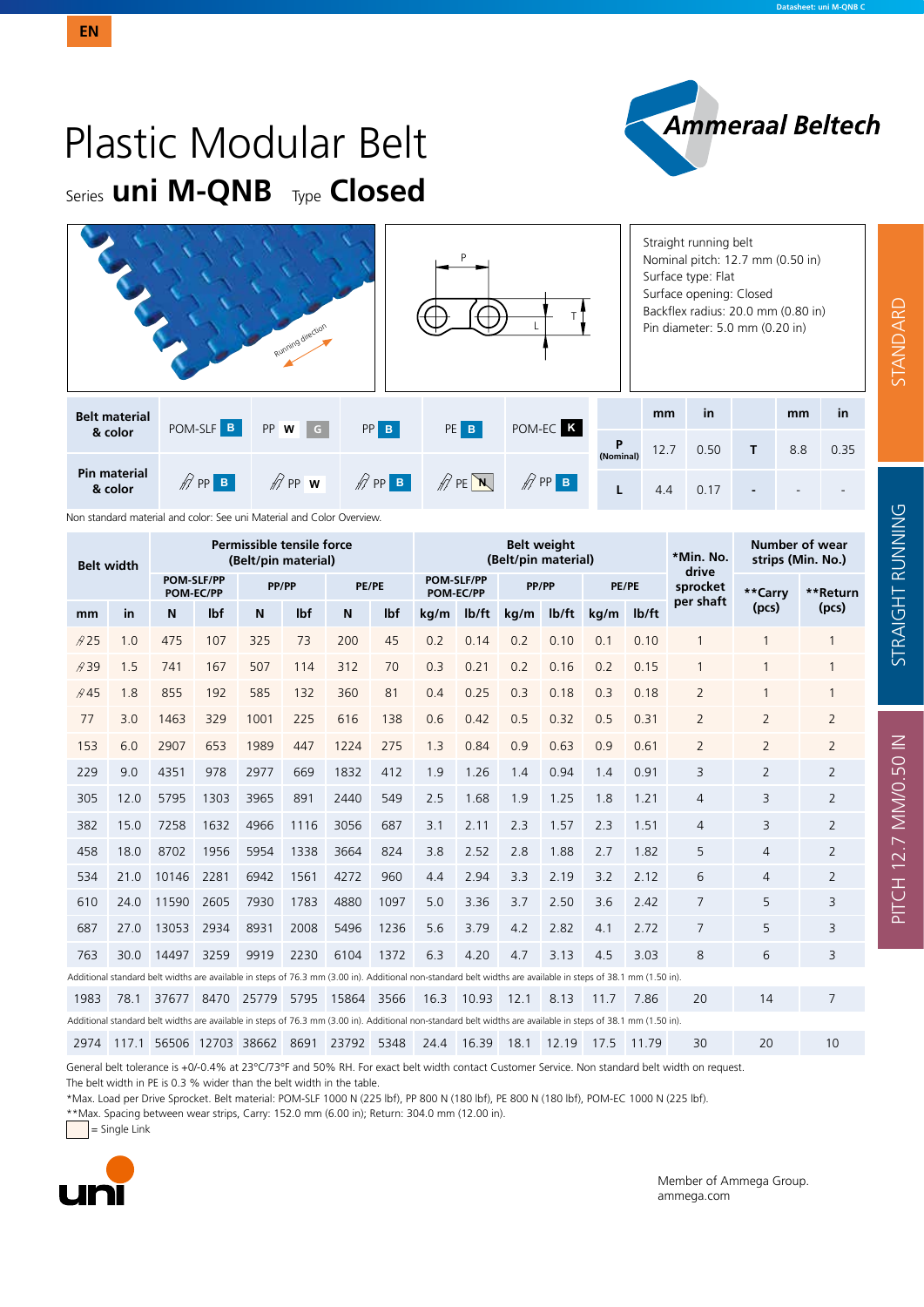#### **Rubber Top Accessories**





| <b>Type</b> | <b>Belt</b>      | <b>Rubber</b>    | A   |      |     | В    |     |      | Link | Width |           |
|-------------|------------------|------------------|-----|------|-----|------|-----|------|------|-------|-----------|
|             | material & color | material & color | mm  | in   | mm  | in   | mm  | in   | size | mm    | <b>in</b> |
| Flat        | PP<br>W          | 03<br>`N,        |     | 0.13 | 1.5 | 0.06 | 2.2 | 0.09 | K300 | 75.8  | 2.98      |
|             | PP<br>.c.        | 03 K             | 3.4 |      |     |      |     |      | K600 | 152.0 | 5.98      |

Non Standard material and color: See uni Material and Color Overview. Rubber Top is not avaliable in belt width below 77.0 mm (3.00 in).

### **Non Standard uni AmFlight Accessories**



Other Non Standard option: See uni AmFlight Overview.